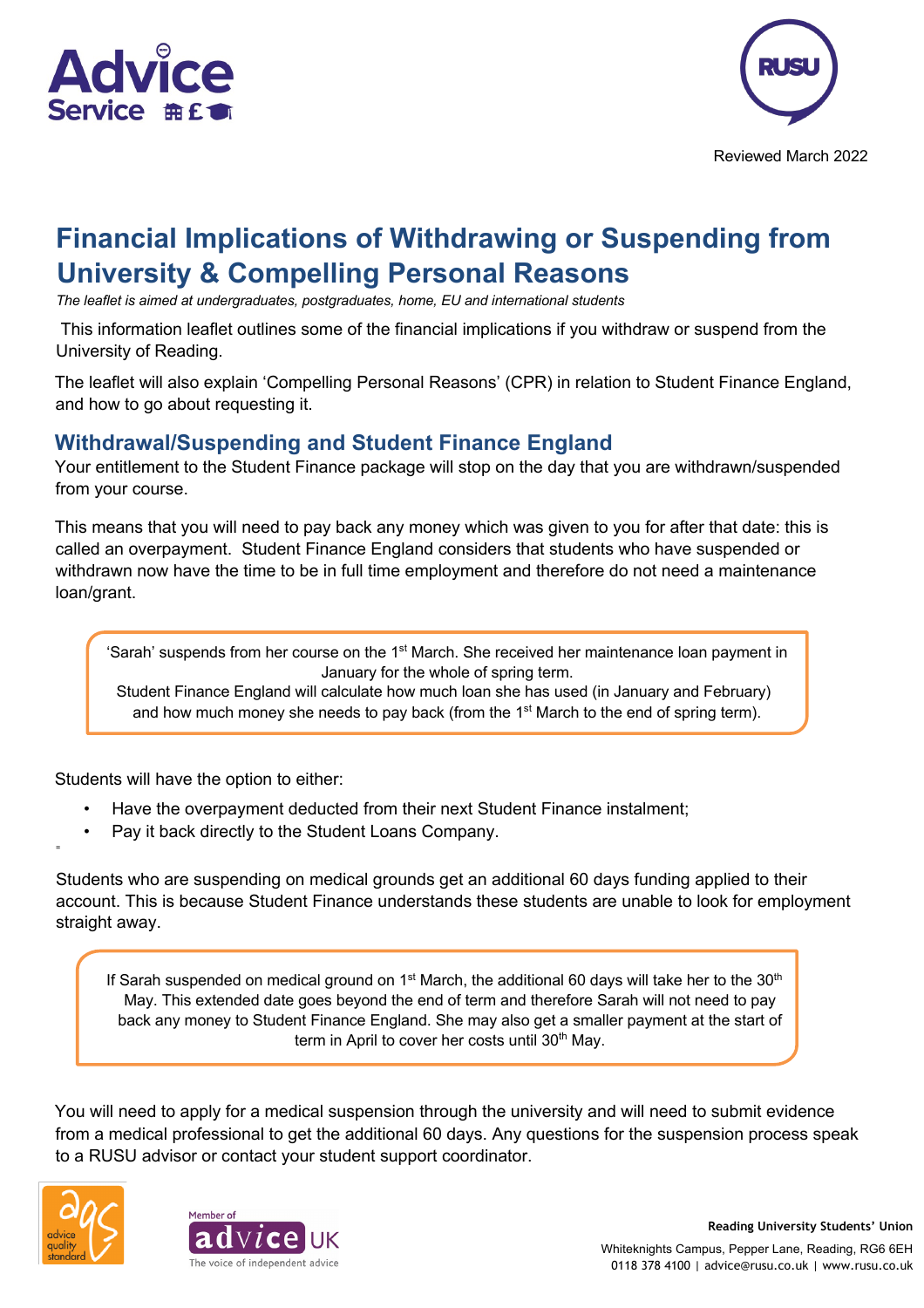



You can request funding from Student Finance England for the time you are suspended if you have no other means to support yourselves, for example you are too ill, have become pregnant or have caring responsibilities. This is up to the discretion of Student Finance England – please speak to an adviser to help you put together a case with evidence of your current circumstances.

## **Withdrawal/Suspending and Council Tax**

Full time students are usually exempt from Council Tax. However, if a student leaves their course they may become liable if they are living in privately rented accommodation.

For Council Tax purposes, the definition of a full time student is one whose course:

- lasts for at least one calendar or academic year of duration;
- runs for at least 24 weeks within that year:
- includes 21 hours (or more) of study a week during term time.

If a student receives a Council Tax bill they need to make sure

- 1. The period of liability is correct;
- 2. If you are the only person in the house liable for Council Tax that a single person discount has been applied – this is a 25% reduction.

Sarah has suspended her course on the 1<sup>st</sup> March. She will be liable for Council Tax from the 1<sup>st</sup> March until the day her re-starts her course.

If she is living in rented accommodation which she moves out of on the 30<sup>th</sup> June Sarah will receive a bill from the 1<sup>st</sup> March until 30<sup>th</sup> June. If she then moves into another property on 1<sup>st</sup> July she will receive another council tax bill from the  $1<sup>st</sup>$  July until she enrols in the new term on  $24<sup>th</sup>$  September.

If you are struggling to pay your Council Tax bill speak to a RUSU Adviser.

Suspended or withdrawn students living in Halls of Residence are NOT liable for Council Tax because the building is exempt, not the people inside it. However, they may be asked to leave Halls of Residence after 4 weeks if they have suspended/withdrawn.

#### **Withdrawal/Suspending and Welfare Benefits**

Below is a table of benefits you may be entitled to claim if you suspend or withdraw from your course. Generally, if you are suspending you cannot claim any additional benefits, except disability related benefits, as you are still counted as a Student.

| <b>Benefit</b>                                   | <b>Description</b>                                                            | <b>Suspended</b> | <b>Withdrawn</b> |
|--------------------------------------------------|-------------------------------------------------------------------------------|------------------|------------------|
| Personal Independence<br>Payment (PIP)           | Non-means tested benefit for people with a long<br>term disability or illness |                  |                  |
| <b>Employment and Support</b><br>Allowance (ESA) | For people who cannot work because of a<br>disability or illness              |                  |                  |



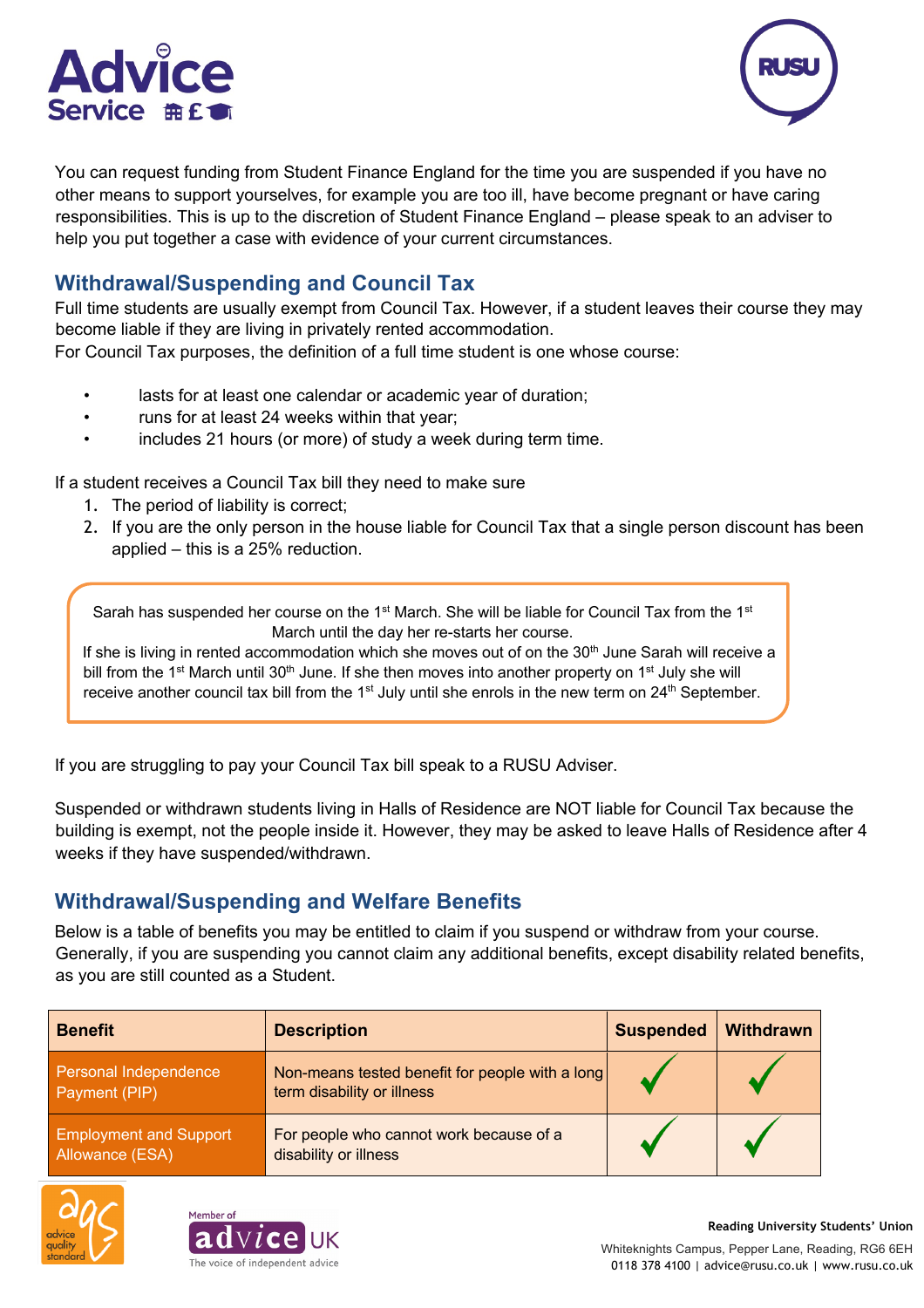



| <b>Universal Credit</b>                    | For people looking for employment                                         |  |
|--------------------------------------------|---------------------------------------------------------------------------|--|
| <b>Housing part of Universal</b><br>Credit | Help with rent/mortgage payments.                                         |  |
| Carers Allowance (CA)                      | Looking after someone who claims a disability<br>benefit for 35hrs a week |  |

Students receiving **Universal Credit** who suspend or withdraw will need to speak to the Job Centre about their change in income, or put a message on their online portal.

### **Compelling Personal Reasons (CPR)**

If you have been unable to finish a year at University due to reasons outside your control you can apply to have that year disregarded by a process called 'Compelling Personal Reasons' (CPR) by Student Finance England. Examples of where this may apply include if you have suspended due to illness, a family bereavement or caring responsibilities.

Entitlement with student finance is only for the tuition fee loan, there isn't a restriction for the amounts of years you can apply for maintenance loan.

Student Finance England will fund the 'Length of your current course + one additional year – previous study'. Previous study is related to course you have undertaken before the course you are currently enrolled on.

Sarah is on a three year Psychology course, starting in the 18/19 academic year. Sarah has suspended during Part 1 due to medical reasons.

Sarah had started a course at another university in 17/18 but withdrew in her first year.

Student Finance England will fund Sarah for the Length of her course (3 years) plus a gift year, minus previous study years  $(1 \text{ year})$ . 3+1-1 = 3

However, as she has suspended it will take Sarah 4 years to complete her course and therefore Sarah does not have enough funded years to complete her course.

Sarah can apply for Compelling Personal Reasons for the year she suspends on medical grounds and ask for it to be disregarded from the equation.